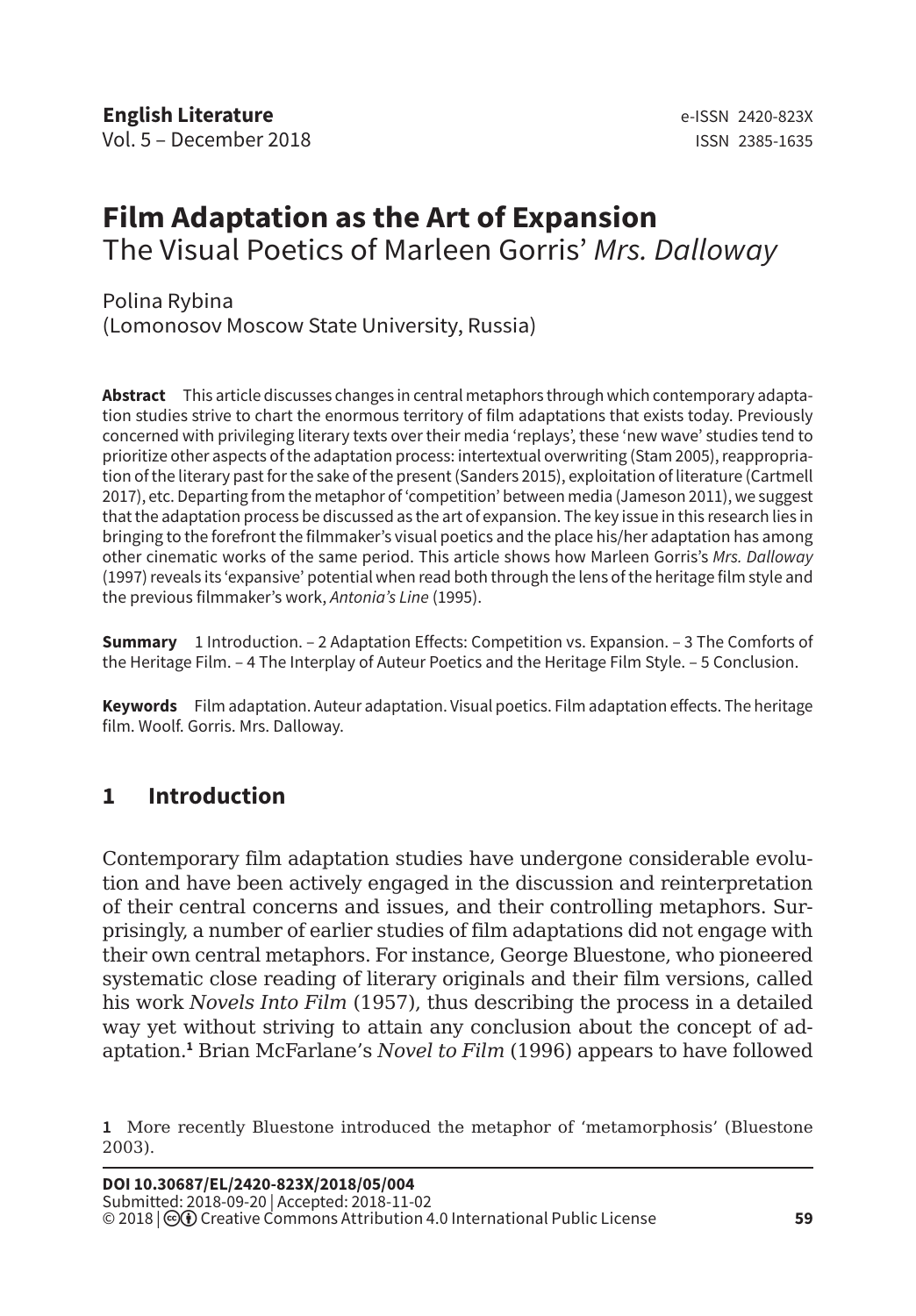#### **English Literature, 5, 2018, 59-76**

Bluestone's example by suggesting a purely narratological methodology for the analysis of filmic adaptations of literary texts. On the other hand, Joy G. Boyum, in her book *Double Exposure: Fiction Into Film* (Boyum 1985), introduced the influential and promising metaphor of 'double vision'. Boyum analysed the spectator's experience of watching a film adaptation, creating a balance between viewing and reading, looking back on literature and at the same time being subjected to the flow of audiovisual images.

A major change in adaptation studies occurred with the introduction of the intertextual approach and the idea of the continued 'overwriting' of previous works by new ones. This dialogic nature of adaptation, discussed, among others, by Robert Stam (2005) and Linda Hutcheon (2006), popularised the metaphor of 'palimpsest', which shows great explanatory potential for the field. Other important metaphors of 'appropriation' of the literary past for the sake of the filmic present (Sanders 2015) and the exploitation of literature on screen (Cartmell 2017) elaborate on this palimpsestic interplay of the filmic and the literary, the visual and the verbal.

There are other studies showing a different approach, among which stands out Simone Murray's attention to the cultural economy of film adaptation (2012). It marks a new turn in the discipline, replacing the textual and the viewer's response aspects of adaptation studies with the specificity of the adaptation industry and its players. The historic turn in film adaptation studies (as represented, for instance, by Greg Colón Semenza and Bob Hasenfratz) builds on Murray's results to demonstrate how film adaptations both emerge from film history and continue to shape it.

#### **2 Adaptation Effects: Competition vs. Expansion**

In his afterword to *True to the Spirit: Film Adaptation and the Question of Fidelity* (2011), Fredric Jameson offers an interesting interpretation of contemporary adaptation studies. He points out that, in adaptation discourse, the approach based on the fidelity to the original text has become extremely unpopular. This is partly due to the postmodern erasing the cultural hierarchies between the literary and the adapted/filmic. Indeed, although the most prominent scholars working in the adaptation field (Stam 2005; Cartmell 2017; Hutcheon 2006; Leitch 2009) have approached their objects of study from different angles, they essentially agree on what Jameson calls "Derridean vigilance" (Jameson 2011, 215) about the many forms difference takes in adaptations, 'celebrating' the multiple interpretations literary texts acquire through different media replays. 'Identity or difference' is, according to Jameson, the philosophical form of contemporary adaptation debates. He sees the necessity to accentuate the difference, even antagonism, among texts that are linked through their plots (as a novel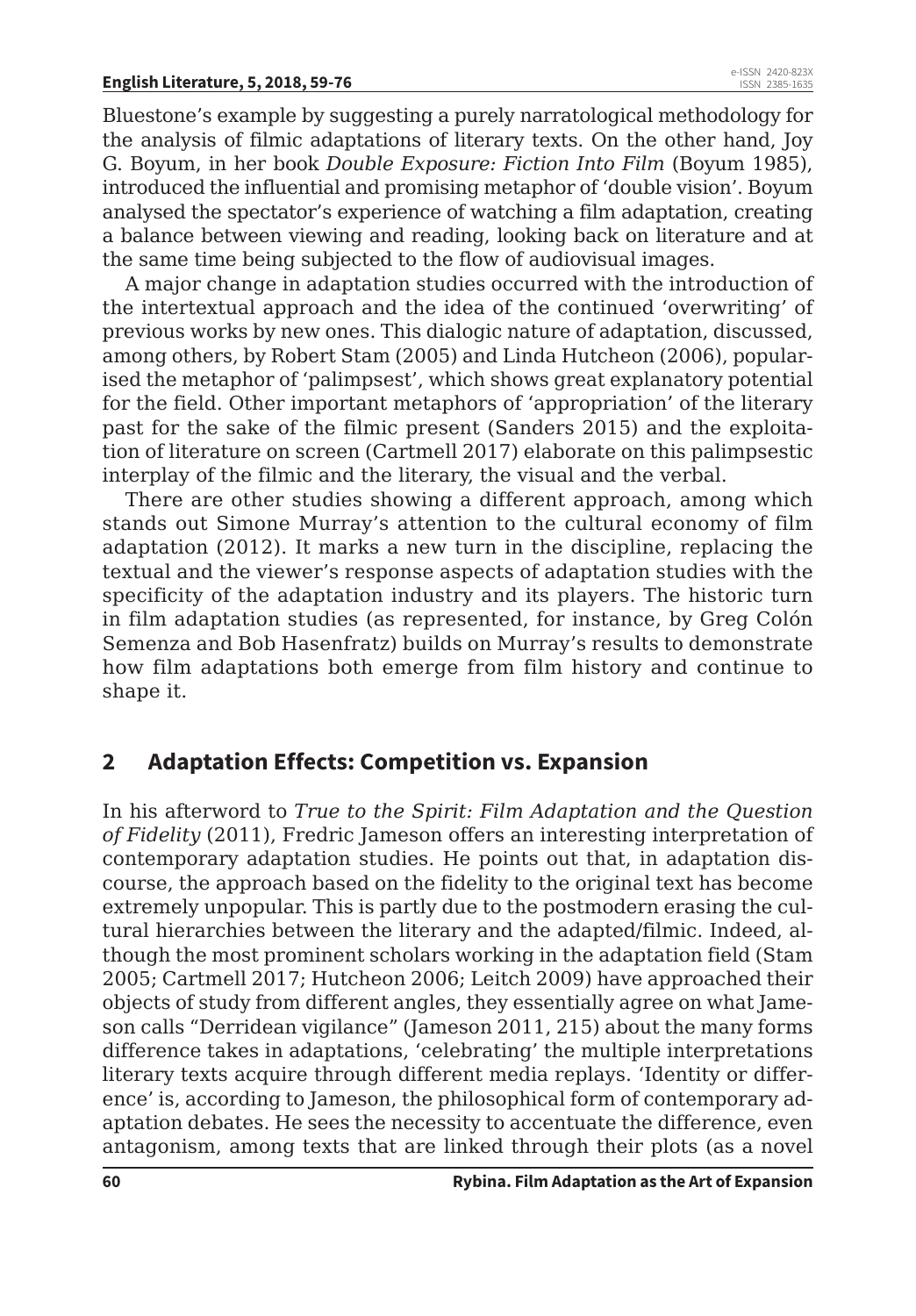and its film adaptation, for example), but that belong to different media:

This philosophical emphasis on antagonism and incompatibility does seem to me the most productive course to follow, allowing for an insistence on the material structure and constraints of the medium full. (Jameson 2011, 231)

Jameson also suggests that we should think about what happens in contemporary media in terms of the metaphor of 'competition'. Different media (film, literature, theatre, TV, video games, etc.) compete to gain attention of their imaginary audience. This leads Jameson to consider the concepts of 'antagonism' and 'incompatibility' of media, which in turn allow to focus on their material specificity that constitute both their potential and their limit. Jameson argues that this 'competition' is implicitly present in a number of cases,

whenever a film pauses on a television monitor or a computer screen, whenever a television program projects a movie clip, or indeed when any of the visual media pause on the spectacle of someone reading a book. (232)

In order to grasp the 'competition' among media, Jameson suggests to apply Mihail Bakhtin's ideas on the specificity of the novel: the novel as a younger genre competes with older genres such as the epic, or tragedy. Jameson mentions Bakhtin's classic work *Epic and Novel: Towards a Methodology for the Study of the Novel* (Эпос и роман *<*О методологии исследования романа*>*, *1941*) and quotes a passage in which Bakhtin formulated a distinction between those genres that assume a finished quality and the 'unfinished' novel. The novel, according to Bakhtin, is at war with older genres: where it triumphs, the older genres go into decline. Jameson finds a similarity between the novel understood in this way, and a film adaptation that, in Jameson's interpretation (reformulating Bakhtin), "gets on poorly" (231) with literature as an older medium and fights with it. Jameson offers a picturesque allegory to highlight this idea:

The novel, even when written for adaptation by film, necessarily wishes the latter's eclipse and death, and seeks to demonstrate the debility of a medium that has to rely on a literary 'original'. But at one and the same time film believes that its triumphant incorporation of the literary and linguistic hypotext into itself, in a generic cannibalism or anthropophagy, sufficiently enacts its primacy in the visual age. (232)

We note the aggressiveness of the metaphors here suggested ("generic cannibalism", "anthropophagy"). In contemporary criticism too adapta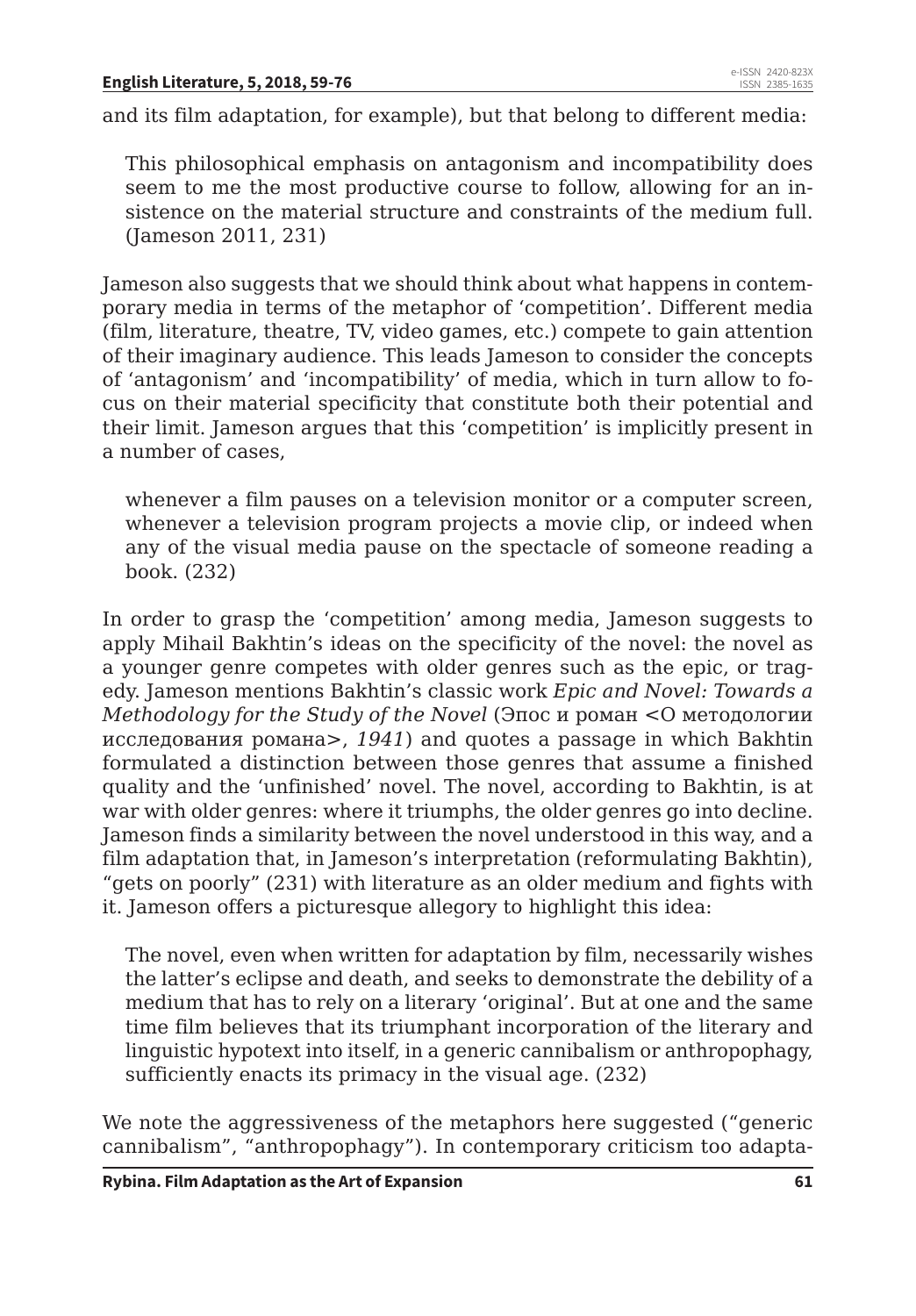tions are widely discussed through an aggressive vocabulary, partly due to the Neo-Marxist stance and terminology of scholars, e.g. 'exploitation' (used by Cartmell 2017), or 'appropriation' (used by Sanders 2015).**<sup>2</sup>**

In this article I shall employ the term 'art of expansion'. In my opinion, it is of utmost importance that a film adaptation be regarded as a way to expand the literary original through other media means and resources. To see an art of expansion in the practice of adaptation allows us to prioritise the filmmaker's visual poetics and media context over the imaginary responsibility ('fidelity') that any film adaptation owes to its literary progenitor. The idea of expansion also allows to glean one of the effects of film adaptation from Jameson's 'competition': the film must make the viewer feel that, behind any adaptation, a contest is taking place between media, that a film seeks to triumph over a novel, and a filmmaker over a literary classic.

It is particularly auteurist adaptations that aim to produce the effect of competition and rivalry with their literary sources. For this reason Jameson, elaborating the metaphor of competition, offers a detailed case study of Andrey Tarkovsky's adaptation of Stanisław Lem's *Solaris*. The film adaptations of Marleen Gorris (b. 1948) can be expected to produce the same kind of effect. Gorris is a Dutch film auteur with a radical visual imagination and strong feminist beliefs. However, in spite of undoubtedly auteurist tendencies in Gorris' approach to adaptation, our task here is to demonstrate that her work helps to elaborate a different view of contemporary adaptation practices – not *in competition with* literature, but as other media's *expansion of* literature.

Gorris, if we can presume to reconstruct her intention (although risking the 'intentional fallacy'), aims less at competition than at cooperation. Cooperation (unlike competition) as a practice inclines one to consider one's potential contribution to the already existing creative work, in this case Virginia Woolf's *Mrs. Dalloway* (1925). Dramatising Woolf's text, Gorris expands it by way of two types of visual imagery. The first derives from the well-established tradition of the heritage film. The other is rooted in Gorris's auteurist style, her visual poetics. The meeting of the heritage film, Gorris's filmic style, and Woolf's literary text produce an effect called 'expansion'. Through the expansion of the literary by the filmmaker's sensibility and style new meanings grow, multiply, and become more complex. This is how the literary survives and grows: the 'original' substance is performed by the new media and a new author.

In the next, third, section of this article I will focus on key features of heritage film stylistics to illustrate how Gorris's *Mrs. Dalloway* fits into

**<sup>2</sup>** To compare, Canadian narratologist André Gaudreault calls adaptation "an art of borrowing" (Gaudreault. Marion 2018, 327).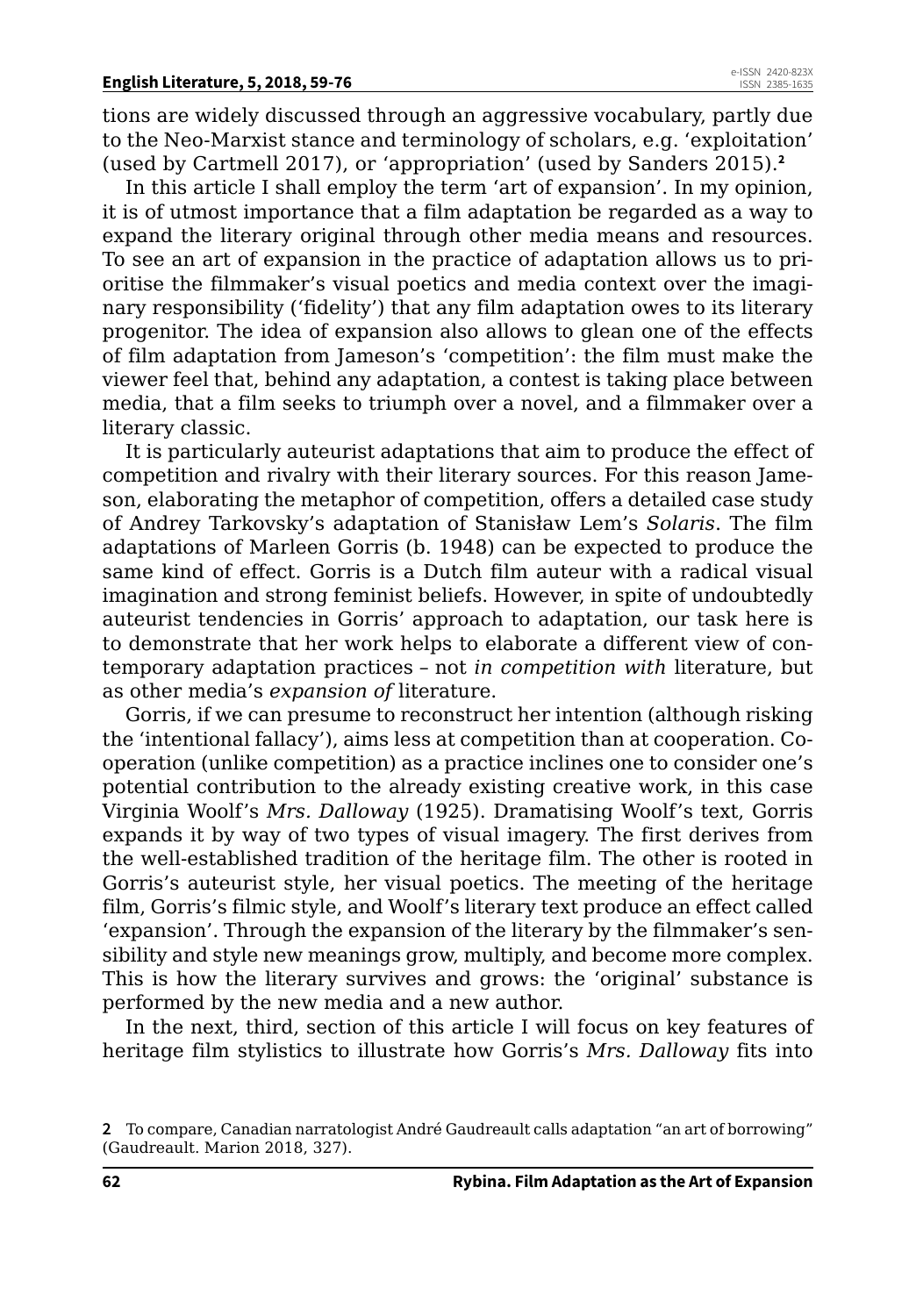the comfortable visual schemes created by that style. In the fourth section I will examine Gorris's radical visual imagination as it creates discomfort for the viewer, to demonstrate how the filmmaker's visual poetics and the heritage film style are integrated in her *Mrs. Dalloway*, and how a classic text changes its meanings when viewed through the lens of two different visual systems. The main task of this article is to define the performative meaning of an auteurist adaptation that does not exploit or appropriate but expands the literary through the filmic.

# **3 The Comforts of the 'Heritage Film'**

Film adaptations of the prose of Virginia Woolf have been discussed in detail by Earl G. Ingersoll in *Screening Woolf: Virginia Woolf on / and / in Film* (2017). Ingersoll focuses on close readings of three adaptations (apart from two pastiches, *The Hours* by Michael Cunningham and its filmic adaptation by Stephen Daldry, and *Mr. Dalloway* by Robin Lippincott): *To the Lighthouse* (1983) by Colin Gregg, *Orlando* (1992) by Sally Potter, and *Mrs. Dalloway* (1997) by Gorris. Though it is difficult to underestimate her detailed, nuanced readings of the films in their comparison to the literary sources, Ingersoll obviously supports a literature-centred approach to adaptations and, therefore, focuses on the filmic 'difficulties' and 'failings' involved in adapting Woolf's texts.

In this article I offer a different approach and explore the film's visual systems as they incorporate the literary text. The first system to be considered is that of the heritage film style.

'Heritage film' is a term we apply here to a corpus of films shot in Britain in the eighties-nineties and often adapted from literary classics. A heritage film is a period film that reconstructs with a nostalgic stance the past of 'Britishness', that is, the British Empire before the First World War and between the wars. All that influences the viewer's visual expectations lies in the imagery: the costumes, landscapes and interiors. The heritage film provokes an escapist reaction on the part of the spectator, who looks back upon a problem-free, comfortable, aestheticized British past. The heritage film represents a model of the past that is 'likable', inoffensive, and user-friendly.

The heritage film flourished in Great Britain at the time when American investments in British film fell off dramatically: from \$270.1 million in 1986 to \$49.6 million in 1989 (Colón Semenza, Hasenfratz 2015, 323). The central canonic films of the heritage tradition belong to American film director James Ivory and are adapted from the works of E.M. Forster (*A Room with a View*, 1985; *Maurice*, 1987; *Howards End*, 1992). Another important name in heritage film production is Charles Sturridge who also adapted Forster (*Where the Angels fear to Tread*, 1991) and Evelyn Waugh (*A Handful of Dust*, 1988).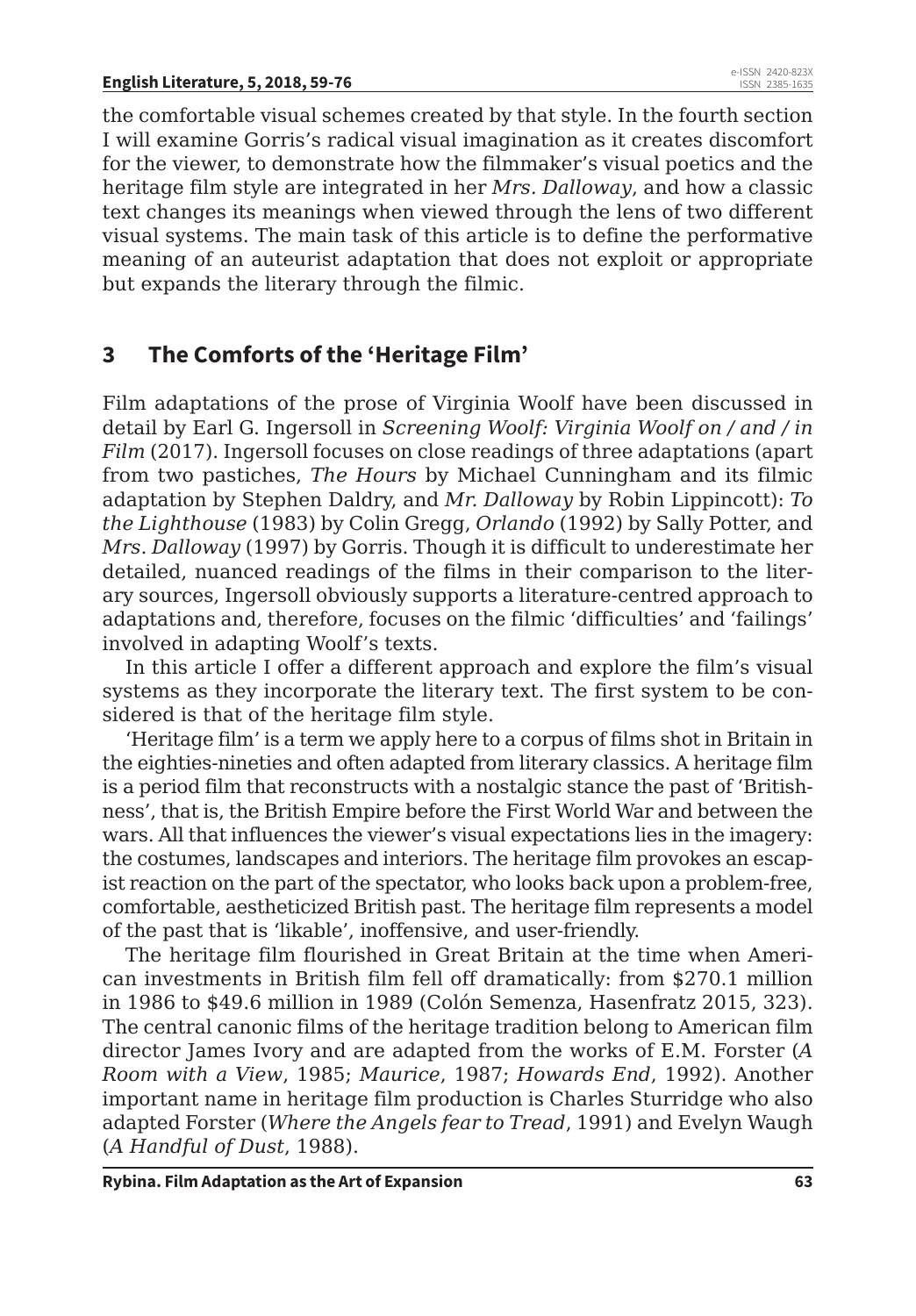The heritage film continues an influential tradition in American and British film industries, that of films that transport the viewer to a romanticized past by way of period costumes, interiors, and picturesque English landscapes. In the thirties this niche was occupied by the so-called 'prestige films'', such as *Wuthering Heights* (1939) by William Wyler and *Jane Eyre* (1943) by Robert Stevenson. The term 'prestige film' refers to classic Hollywood and British adaptations of works that occupy a higher position in the Western canon. In the sixties-seventies the so-called 'Panavision adaptations' came to the forefront. The term was introduced by Colón Semenza and Hasenfratz and refers to films like *Lawrence of Arabia* (1962) by David Lean, *Far from the Madding Crowd* (1967) by John Schlesinger, *Justine* (1969) by George Cukor, *Wuthering Heights* (1970) Robert Fuest, *Women In Love* (1969) by Kurt Russel, *The Duellists* (1977) by Ridley Scott. Colón Semenza and Hasenfratz explain:

[w]hile the earlier prestige films were generally shot in black and white, projected onto screens in the Academy ratio, and filmed largely in studio, these films employed wide-screen formats, usually Panavision, made full use of color, and were passionately dedicated to location shooting and a pictorialism arising from it. (Colón Semenza, Hasenfratz 2015, 270-1)

Thus, the heritage film emerges against the background of a well-established tradition of visually spectacular adaptations of the British classics.

The most representative figure in the heritage tradition, James Ivory, is renowned for working with the same international team, including scriptwriter Ruth Prawer Jhabvala and producer Ismail Merchant. Ivory's work is a model for the heritage film proper. The structure of his films builds around a group of characters, the action developing slowly and gradually, with considerable weight placed on elaborate dialogue. Particular attention is paid to the style of the mise-en-scène and its elements such as setting and costumes. Heritage films usually do not pride themselves on experimental montage or sound effects. The mise-en-scène creates a special museum space ('heritage space', according to Andrew Higson): the elements of the setting are as if put on display, more spectacular than functional. Higson compares the heritage film with a 'jewel box' containing the treasures of a traditional past (Higson 2003). Elaborating on this image, we might imagine that the screen is the shop window of a jewellery boutique, opening onto the treasures on sale.

In the proposal episodes in *A Room with a View*, Ivory layered heritage elements one atop the other: a meadow in an English province with a horse walking on the grass; a young couple – Cecil Vyse (Daniel Day-Lewis) and Lucy Honeychurch (Helena Bonham Carter) – in an English garden, a blooming white rose in the foreground, a piece of garden décor, a small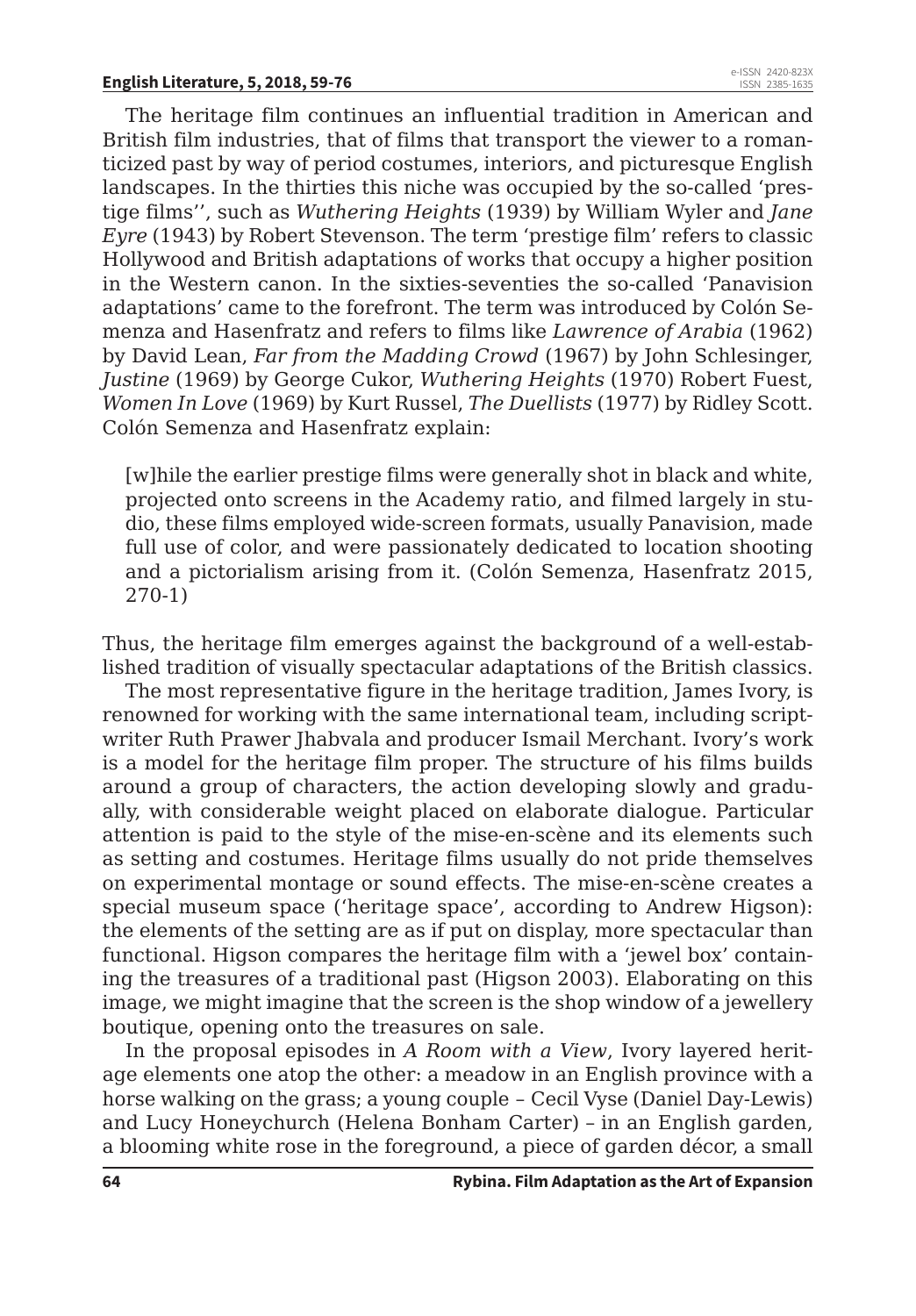fountain or a column. The next scene is set indoors, where the viewer can admire interior pieces: armchairs with embroidered cushions, glass bottles and decanters (responsible for the picturesque spots of light), a folding screen, a tortoise, figurines on the bookshelves.

In her comprehensive study, *Heritage Film Audiences* (2011), Claire Monk focuses on several types of pleasure audiences obtain when viewing these films. She considers visual pleasure in general, and the pleasure of looking at realistic/authentic details in particular. The spectator does not so much seek engagement in the plot, themes, and emotional context, but first and foremost appreciates the film's visual texture. This opposition of two audience responses, appreciation and engagement, is central to understanding the effects of the heritage film. Appreciation comes before engagement; moreover, viewers want to think that what they appreciate is well made, both materially and symbolically. Viewers, thus, are reminded that what they are watching has a high cultural value.

The heritage-film adaptation seeks to support spectators in their choice of a well-made film based on well-made literature dramatised by 'quality' directors and actors; spectators thus achieve endorsement that their taste is good. To a certain extent, this type of adaptation reduces the classical to the qualitative, prestigious, and respectable. Gorris's *Mrs. Dalloway* fits well into this stylistic system. Its leading roles are played by actors with an 'Ivory film past': Vanessa Redgrave (Mrs. Dalloway) had appeared in *Howards End* as Ruth Wilcox and Rupert Graves (Septimus Warren Smith) played a number of roles in the heritage films shot by Ivory and Sturridge. Special attention is given to settings, costumes, and props, and on-location shots remind viewers of the museum and jewelry box metaphors applied by Higson to Ivory adaptations of Forster and Henry James. Green lawns, young girls' white dresses and men's light summer suits; leisure hours spent reading, drinking tea, gardening, and taking long walks in the countryside; all these visual emblems of 'Britishness' are present in Ivory's films almost independently of plots and themes. Spotting the same visual markers in Gorris's film, viewers find themselves on the familiar territory of the typical heritage mise-en-scène with its comfort and visual stability.

The viewer's gaze is invited to take pleasure in the imagery of Gorris's *Mrs. Dalloway*. The importance of the 'pleasure-gaze' is emphasised in the repeated scene of Clarissa's gazing at herself in the mirror (the lady in the mirror is a key motif, present, for example, in Woolf's short story *The Lady in the Looking-Glass: A Reflection*, 1929). On the one hand, the woman's gaze in the mirror offers a way to forefront the notion of passing time. The mirror is a register of changes, so obvious in appearance. On the other hand, Clarissa's gaze in the mirror is hardly only critical, or regretful. She looks at herself because she likes what she sees: admiring oneself in the mirror (vanity) is part and parcel of her preparations for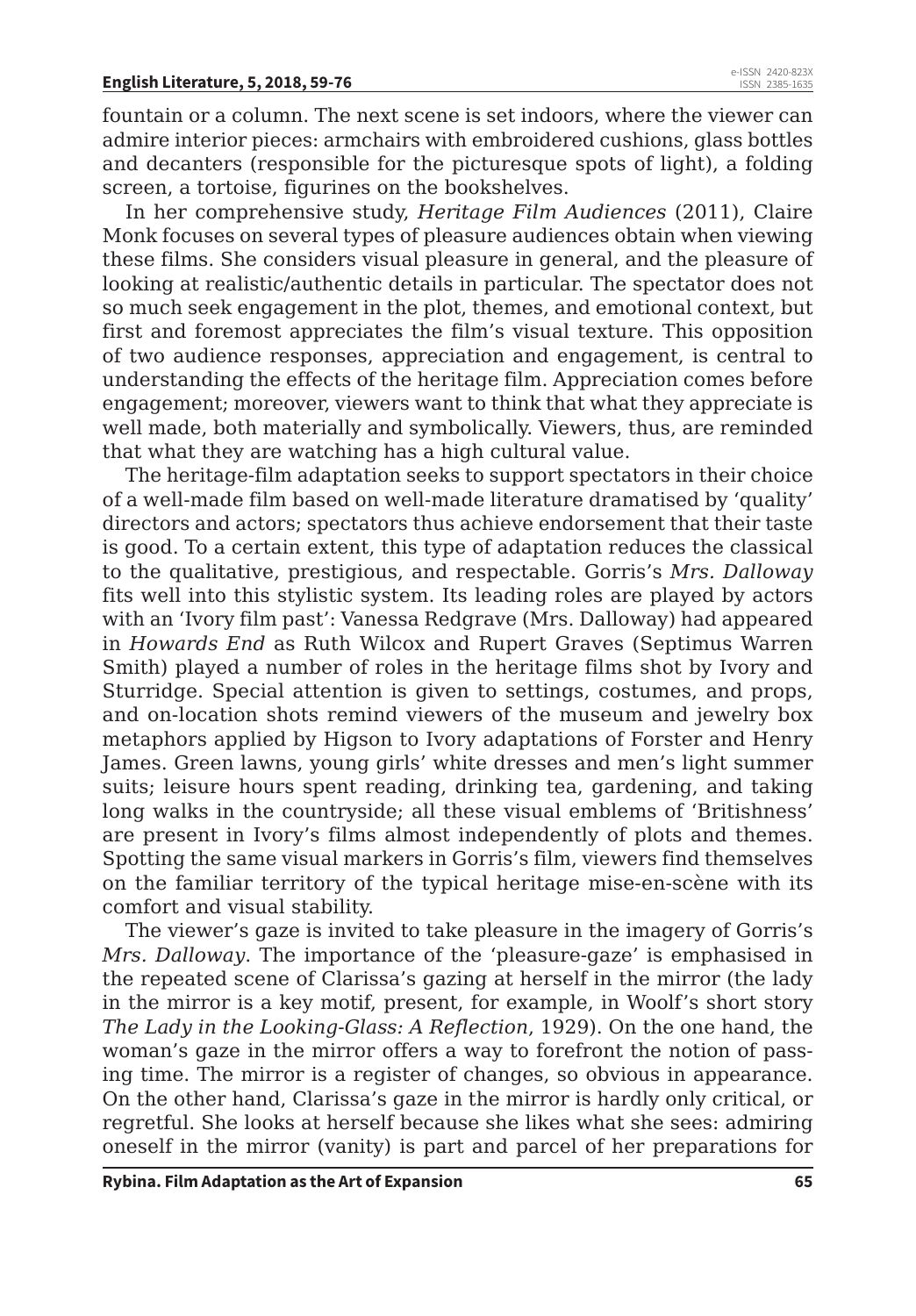



Figure 1. *Mrs. Dalloway* (1997). Directed by M. Gorris. © Overseas Filmgroup Inc./Newmarket Capital Group L.P.

Figure 2. *Mrs. Dalloway* (1997). Directed by M. Gorris. © Overseas Filmgroup Inc./Newmarket Capital Group L.P.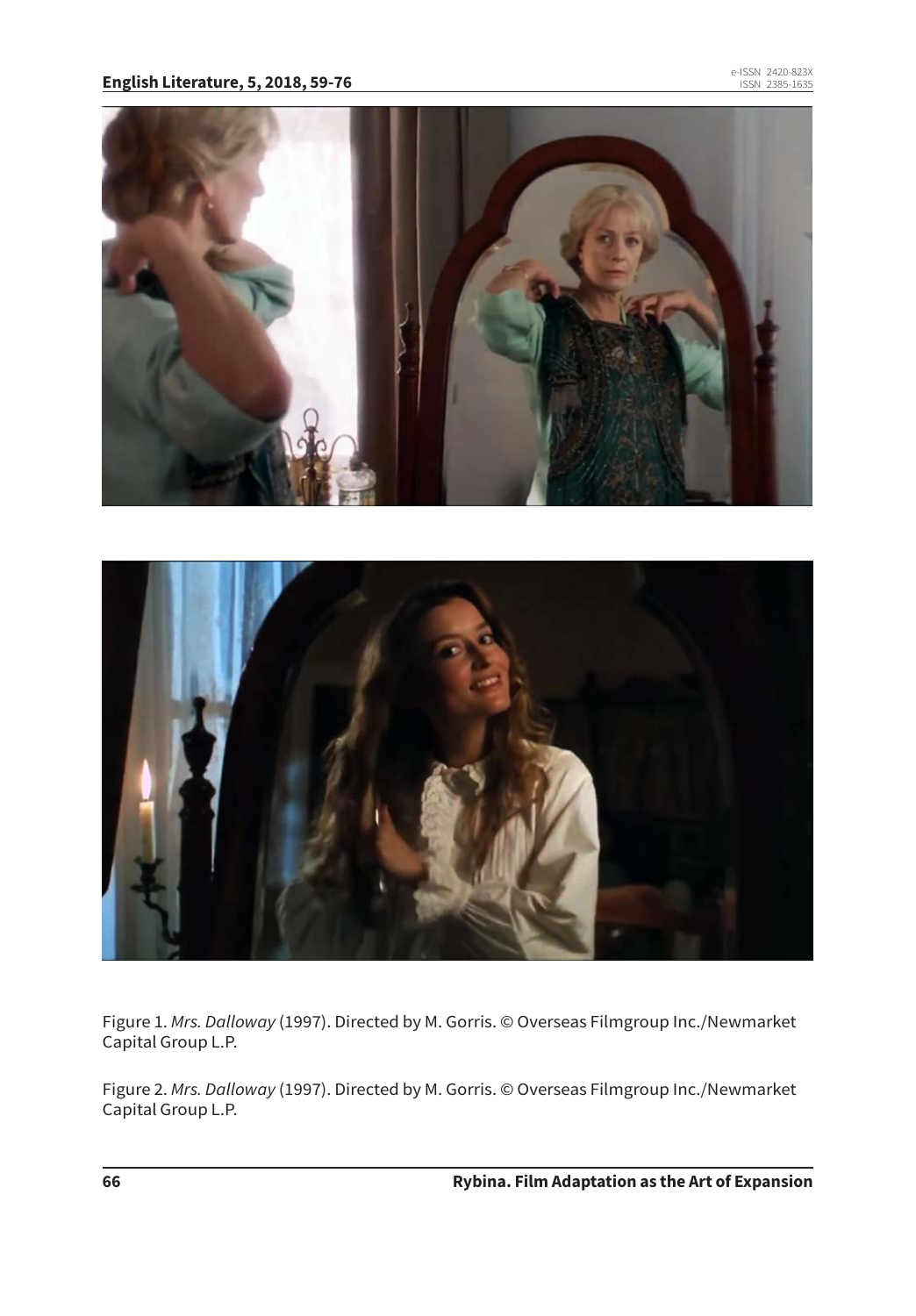the evening party, where everyone admires each other's as well as their own looks (figs. 1-2).

The film's mise-en-scène (the work of production designer David Richens and costume designer Judy Pepperdine) invites the viewer also to admire, to 'window-shop', as it were, pictorial space and its details.

Another type of gaze, exploited in the film, is the sweeping gaze of the flaneur. It can also belong to Clarissa (though not only to her). Woolf's motif of strolling is dramatised in the film, as it becomes a mise-en-scène formula allowing the characters to walk through the city, their gazes sweeping over the cityscape. This journey of the gaze is replicated by the viewer watching the film. The viewers swap visual pleasures, which are both static (the costumes, the props) and dynamic (the camera work of the strolling gaze). And yet, the idea of elegant visual pleasures seems to contradict Gorris's style and the messages that her films seek to impart to viewers.

### **4 The Interplay of Auteur Poetics and the Heritage Film Style**

Thematically speaking, Gorris confronts the condition of women in a world dominated by men. Her first film, *A Question of Silence (De stilte rond Christine M*, 1982), explored an absurd criminal case in which three women, complete strangers to one another, murder a shop-owner who had accused one of them of shoplifting. The main character's refusal to speak and the inexplicable nature of the conflict force the women's court-appointed psychiatrist to take stock of her own life and its priorities. Another radical film by Gorris, *Broken Mirrors* (*Gebroken spiegels*, 1984), focuses on events taking place in an Amsterdam brothel. According to the IMDb genre definition, the film is a 'psychological thriller'. *Mrs. Dalloway* then does not meet the typical expectations of Dorris's audience. Her adaptation of *Mrs. Dalloway* might seem to represent a discontinuity in her filmmaking practices. From our vantage point, however, no such discontinuity exists, and Gorris's adaptation of Woolf's text will be examined through the lens of her earlier film, Oscar-winning *Antonia's Line* (*Antonia*, 1995). Thus I hope to demonstrate that, in her adaptation, Gorris is still working with her favourite themes and motifs, expanding the literary through the filmic.

*Antonia's Line* is a family saga that unfolds against the background of provincial Dutch landscapes. The events of this saga are juxtaposed to the idyllic background. Its plot centres on five generations of women; Antonia is the head of the family. Though she and her daughter, granddaughter, etc., face with a number of hardships (from religious hypocrisy to pregnancy out of wedlock, and male violence), all the women persist in having their own way, in accordance with their 'line', as the film's English title suggests. The filmmaker's explicit feminist views are dramatised through the figure of Antonia, her integrity, self-sufficiency, and strength.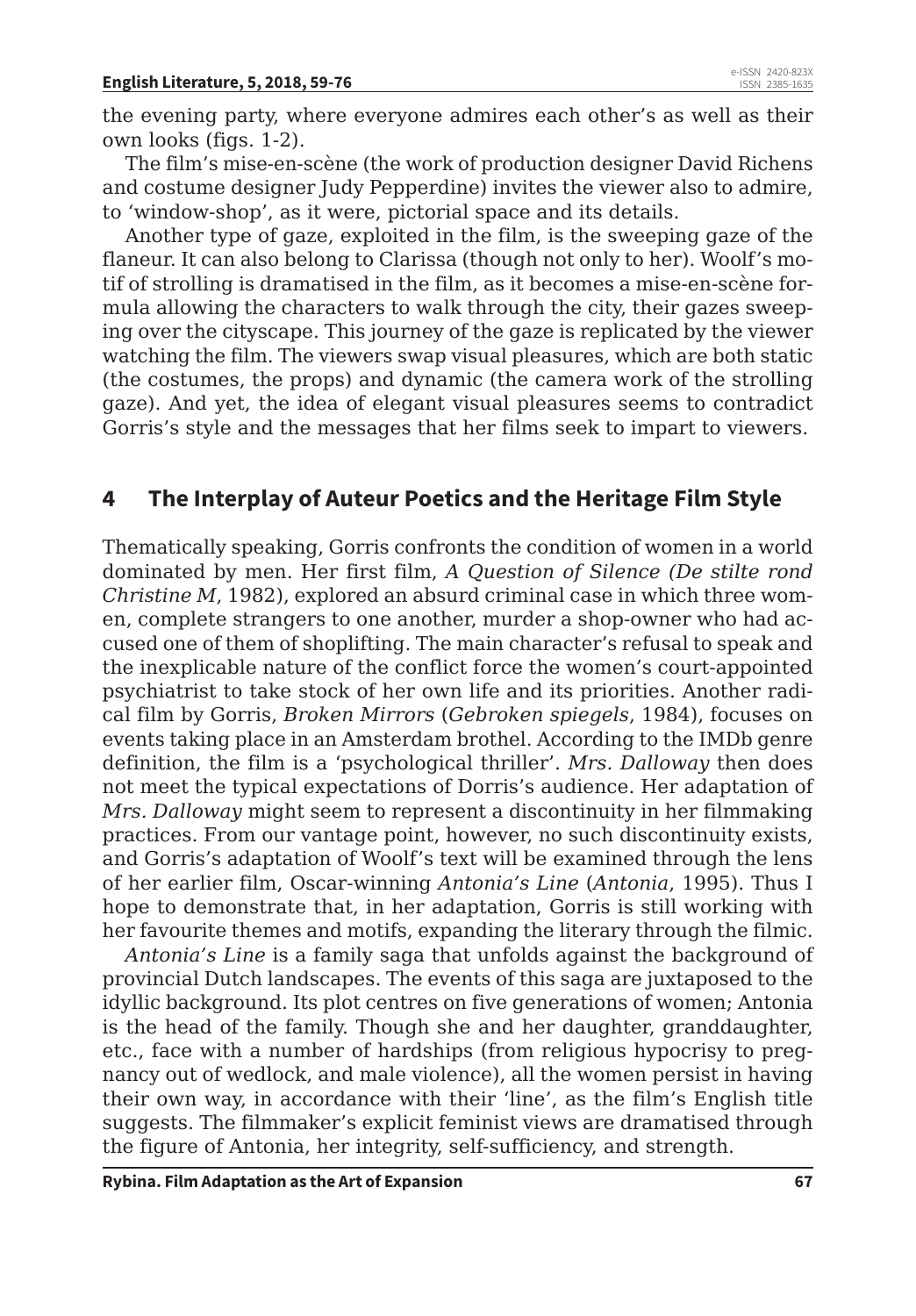

Figure 3. *Mrs. Dalloway* (1997). Directed by M. Gorris. © Overseas Filmgroup Inc./Newmarket Capital Group L.P.

Figure 4. *Antonia's Line* (1995). Directed by M. Gorris. © Antonia's Line International N.V./ Antonia's Line Ltd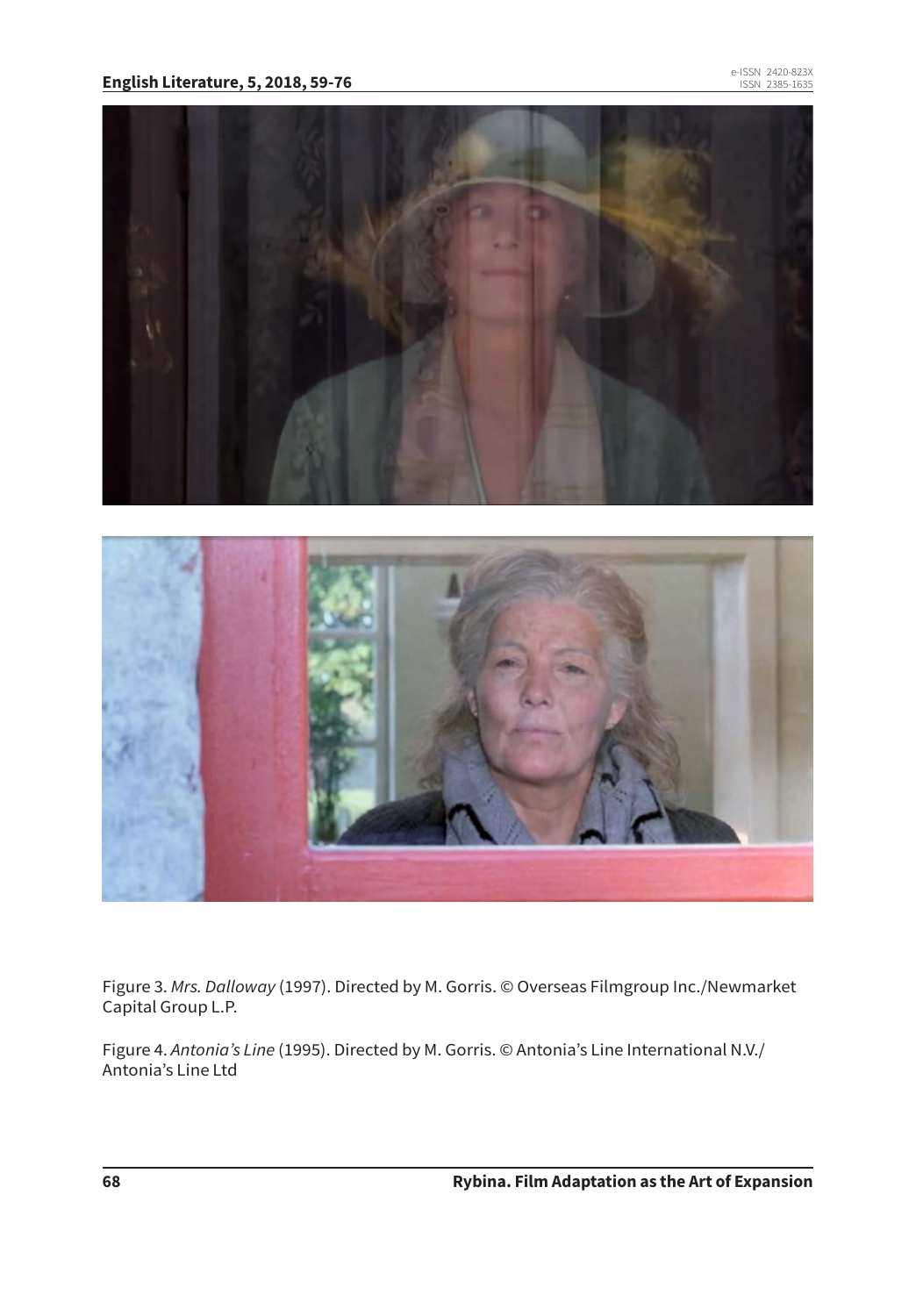Interpreting *Mrs. Dalloway* through the lens of *Antonia's Line* requires that we focus on two aspects of filmic narrative structure: the plot and stylistic leitmotifs. The similarities between the two plot structures are obvious from the very opening episodes of both films. They visualize one day in the life of a woman advanced in years. The continuity of the narrative, centered on the events of one day, is interrupted by a number of flashbacks/memories (almost a film-long one in *Antonia's Line*; shorter, more sporadic ones in *Mrs. Dalloway*). In the final scenes, having relived the past, the main heroines find peace. Antonia finds it in death. She dies surrounded by her large family, having done the most important thing in her life: she completed her personal project, 'drawing' her 'line'. While Clarissa paradoxically finds peace in her ability to embrace life again, for just another day, perhaps. On the level of plot, both films work with embedded narratives, shifts in time, shifts in the characters' age and appearance. In *Mrs. Dalloway* the role of the central character is played by two actresses, Vanessa Redgrave and Natascha McElhone (figs. 3-4).

The heroines' memories are stylistically marked in a similar way. Gorris uses double exposure and blurred focus to represent the transition from the present to the past, thus introducing a flashback. In doing so, she uses a common formal cliché to emphasise the importance of the frames and embedded structures in her film. This familiar technique marks the moment the heroine 'enters' the past. The same cannot be said about the point of 'exit' from the memory of the past back into the present time. The result is that both films blur the borders between the past and the present: eventually Gorris wants to emphasise that the present and the past are merged for her characters, and that there is no obvious hierarchy between them. This is visualised in the dancing scenes in both films. In the dancing scene in *Antonia's Line*, old Antonia acquires her middle-aged looks and waltzes with her 'dead' husband; to enhance the scene's metaphorical message Gorris resurrects a number of the dead characters of this narrative. In *Mrs. Dalloway*, Clarissa dances with both Richard Dalloway and Peter Walsh, changing partners, until finally there appears a freeze frame, an emblem of the idyllic times at Bourton (figs. 5-6).

In the visual poetics of both films a significant role is played by another mise-en-scènic element, the shots of a woman by the window (figs. 7-8). In *Antonia's Line* there is a minor character, Mad Madonna (Malle Madonna in the Dutch version), a mad woman who howls at a full moon. In *Mrs. Dalloway*, Clarissa opens the window and pronounce her inner monologue, which includes her suicidal intentions. Leaving aside the choice of the nickname "Mad Madonna", the issues that Gorris has with Catholicism and catholic neuroses, we need to explore this purely cinematic element, the visual rhyme that exists in the shot. The window places the two women in an imaginary framework producing the portrait of a woman that catches the viewer's gaze. The fact that the window is open underscores the visual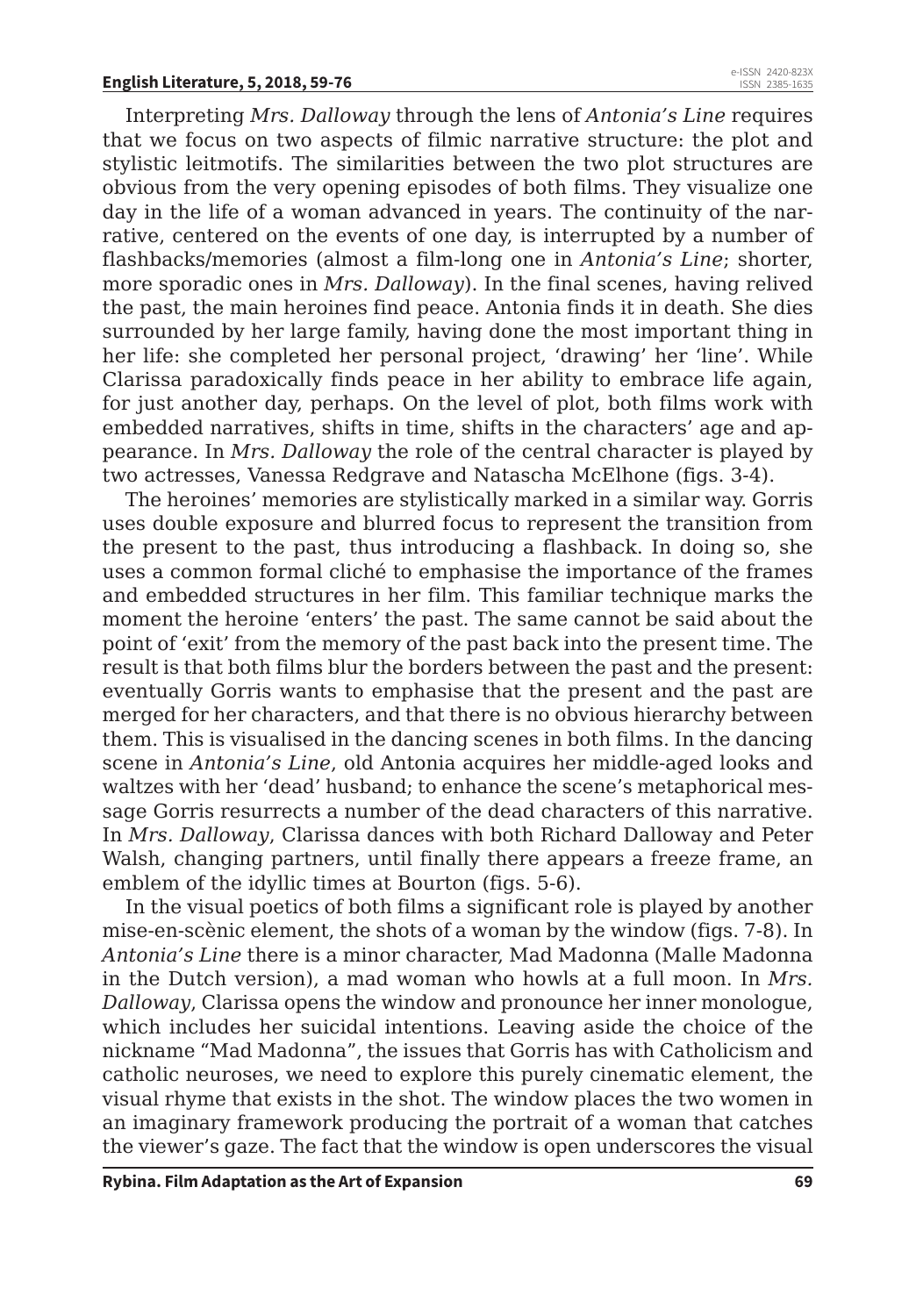

Figure 5. *Antonia's Line* (1995). Directed by M. Gorris. © Antonia's Line International N.V./ Antonia's Line Ltd

Figure 6. *Mrs. Dalloway* (1997). Directed by M. Gorris. © Overseas Filmgroup Inc./Newmarket Capital Group L.P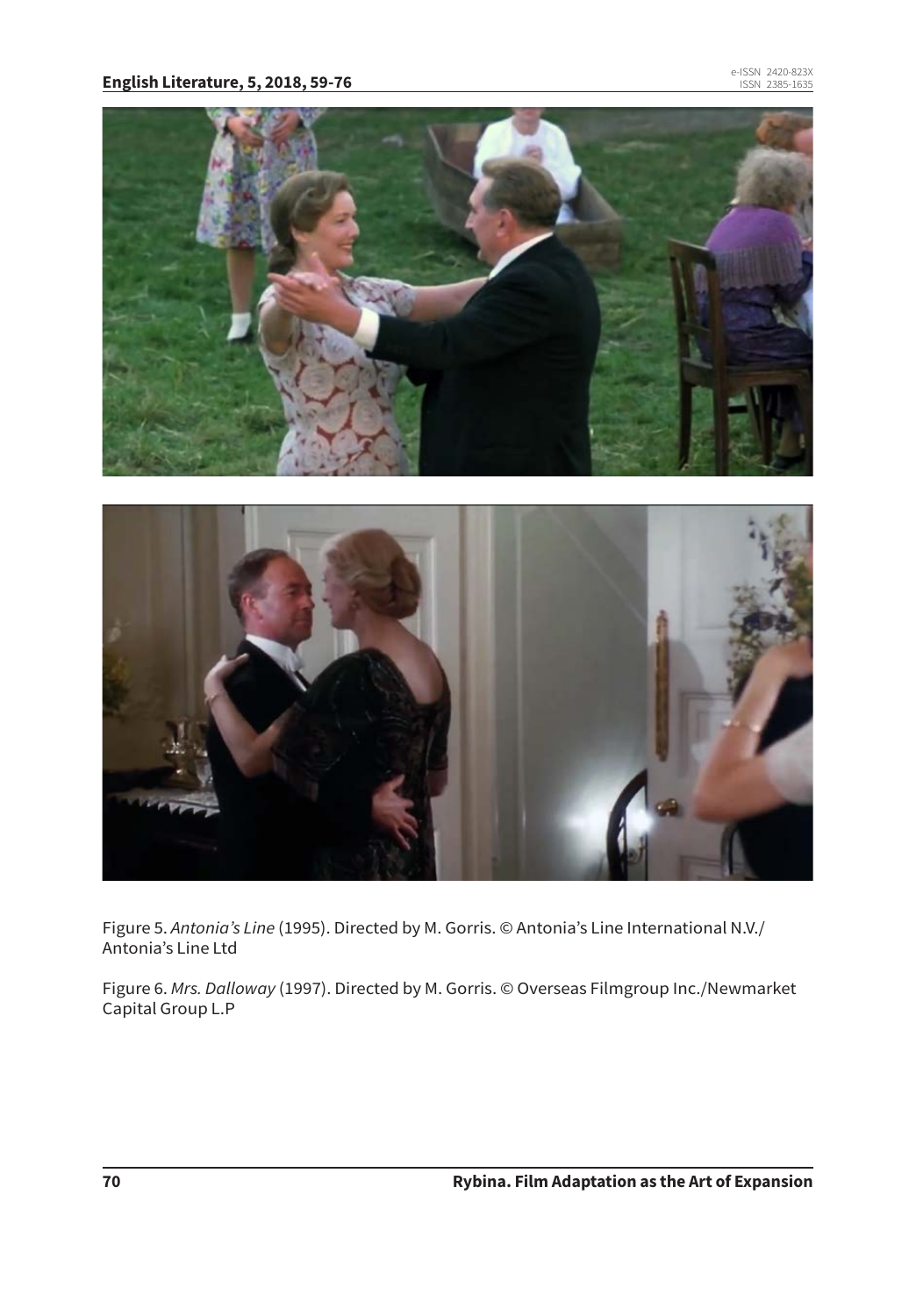

Figure 7. *Mrs. Dalloway* (1997). Directed by M. Gorris. © Overseas Filmgroup Inc./Newmarket Capital Group L.P

Figure 8. *Antonia's Line* (1995). Directed by M. Gorris. © Antonia's Line International N.V./ Antonia's Line Ltd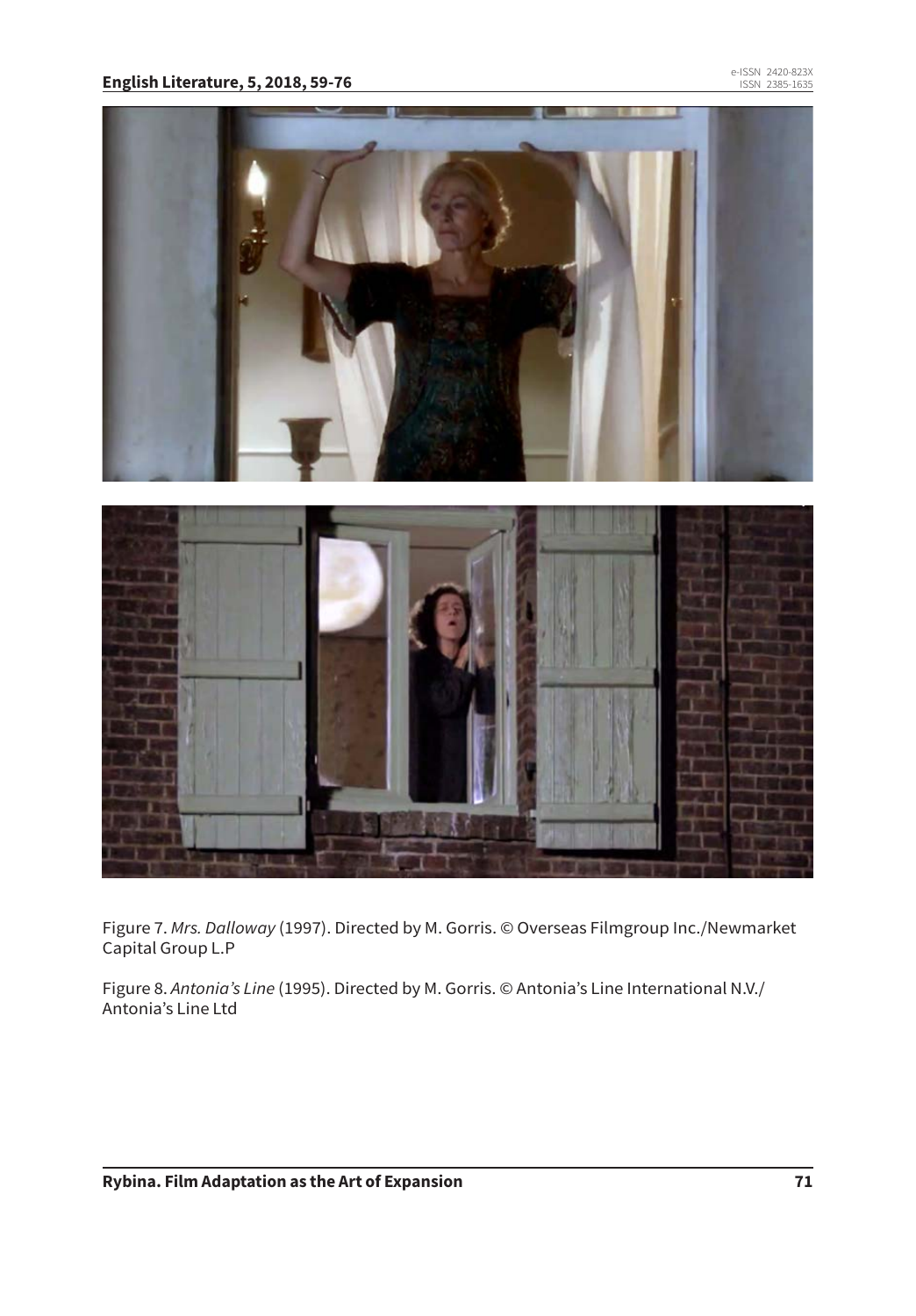

Figure 9. *Mrs. Dalloway* (1997). Directed by M. Gorris. © Overseas Filmgroup Inc. / Newmarket Capital Group L.P

metaphor: the two women do not stand behind closed windows as silent witnesses, but open the windows to address the world and let their voices sound. While in Woolf's *Mrs. Dalloway* Clarissa behaves like a distant observer, looking at an old lady across the street, in the film not only does she observe, but also tries to communicate. However, Gorris's Clarissa attempt at speaking out her feelings involves a communication failure, which emerges clearly when we compare the two scenes in the films: in fact, neither of the two women can indeed speak aloud. Mad Madonna does not articulate any language but only emits a sound. Clarissa speaks with a muffled voice, pronouncing a long inner monologue. The visual rhyme develops an important theme of Gorris, that of the question of the silence of the women who are unable or unwilling to talk about their condition.

This detail reveals how Gorris interprets Woolf's text, and how she manages to expand those themes that are more important for her through her visual poetics. Gorris's expansion makes use a feature that is characteristic of her style, that is, her technique of disrupting narrative continuity with short grotesque episodes that represent the characters' subjective vision. For instance, in *Antonia's Line* Danielle is a visionary artist who transforms reality with her gaze. A funeral scene is interrupted by Granny rising from the dead, sitting up on her coffin and singing an old popular song, *My Blue Heaven*. Her singing is accompanied by an imaginary choir, and the song is incorporated into the funeral hymns in a fine and absurd way, in a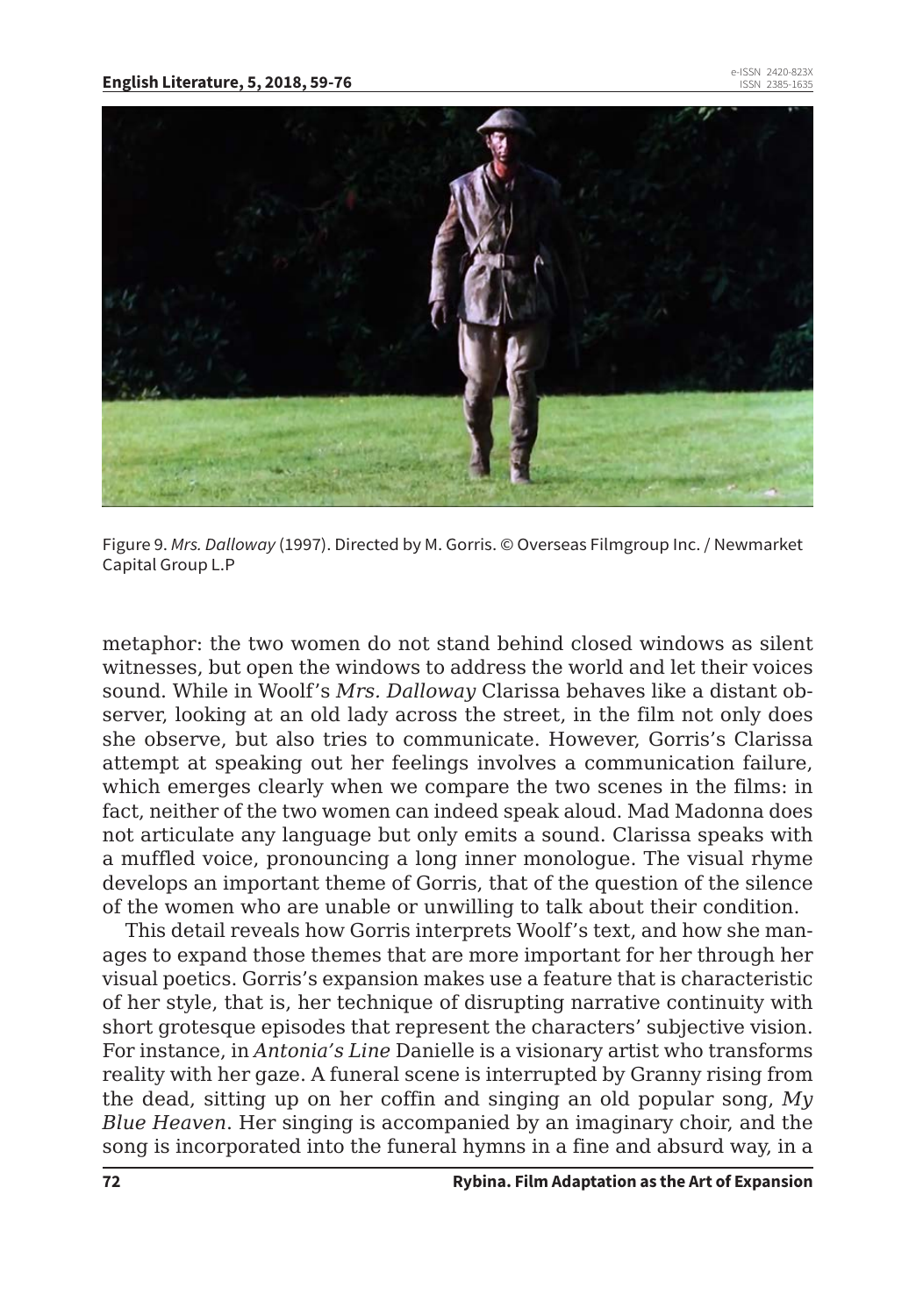scene that is both discomforting and amusing for the audience. Another picturesque example that has become a visual emblem of *Antonia's Line* is the scene in which a school teacher, who Danielle fancies at first sight, turns into Botticelli's Venus.

In *Mrs. Dalloway* similarly disruptive elements are associated with both Septimus Warren Smith (who sees a friend killed in battle) and Clarissa (who sees Septimus in her mind's eye). Septimus's hallucinations are set in a scene in the park where the character sees his friend Evans wearing a uniform, blood smitten, slowly advancing toward him. "Evans, for God's sake, don't come", Septimus cries out, and Evans explodes, to be replaced by two laughing Londoners taking a walk in the park (fig. 9).

Reading the film adaptation of *Mrs. Dalloway* through both the heritage film tradition and the auteur style allows us to arrive at a conclusion about how an auteur works with the literary source. To represent the antagonism of the comfortable and the radical, the feminine and the feminist that Gorris considers essential in Woolf's text, she uses the conflict of visual emblems, opposing her visual poetics to the heritage film style. This conflict needs to be revealed for a number of reasons. First, Gorris works with Woolf's historic context, the world after the First World War. Septimus Warren Smith suffers from shell shock and thereby embodies echoes of the war. Gorris, an attentive reader of Woolf, depicts a world that is dangerously balanced between newly-established harmony and memories of the war. Second, Gorris links this context with the present, touching on issues of modern formations of feminine identity. The visual emblems of the heritage film, the accent on the material culture of the past, the beauty of costumes and interiors are linked to the feminine, womanly and comfortable. This is Mrs. Dalloway's choice, according to the plot. The emblems of Gorris's style, marking the problem zones (hallucinations, death, forbidden seх), belong to the territory of risks that Mrs. Dalloway tries to shut out of her life but contemporary womanhood, according to Gorris, cannot.

The resulting dialogue between the auteur's style and that of the heritage film translates Woolf's fragility of the inner and the outer, a fine line between the comfortable and the uncomfortable, fear and confidence, splashes of sensuality and frigidity, intense vividness of moments and everyday routine.

## **5 Conclusion**

Using the film *Antonia's Line* as a lens for 'reading' *Mrs. Dalloway* helps us to discern a meaningful change that occurs in Gorris's version of Woolf's novel. In *Antonia's Line*, Gorris creates a model of a family of a radical type. In Antonia's house, at a big table, very different people get together: her new husband with his many sons, a former priest, two village fools,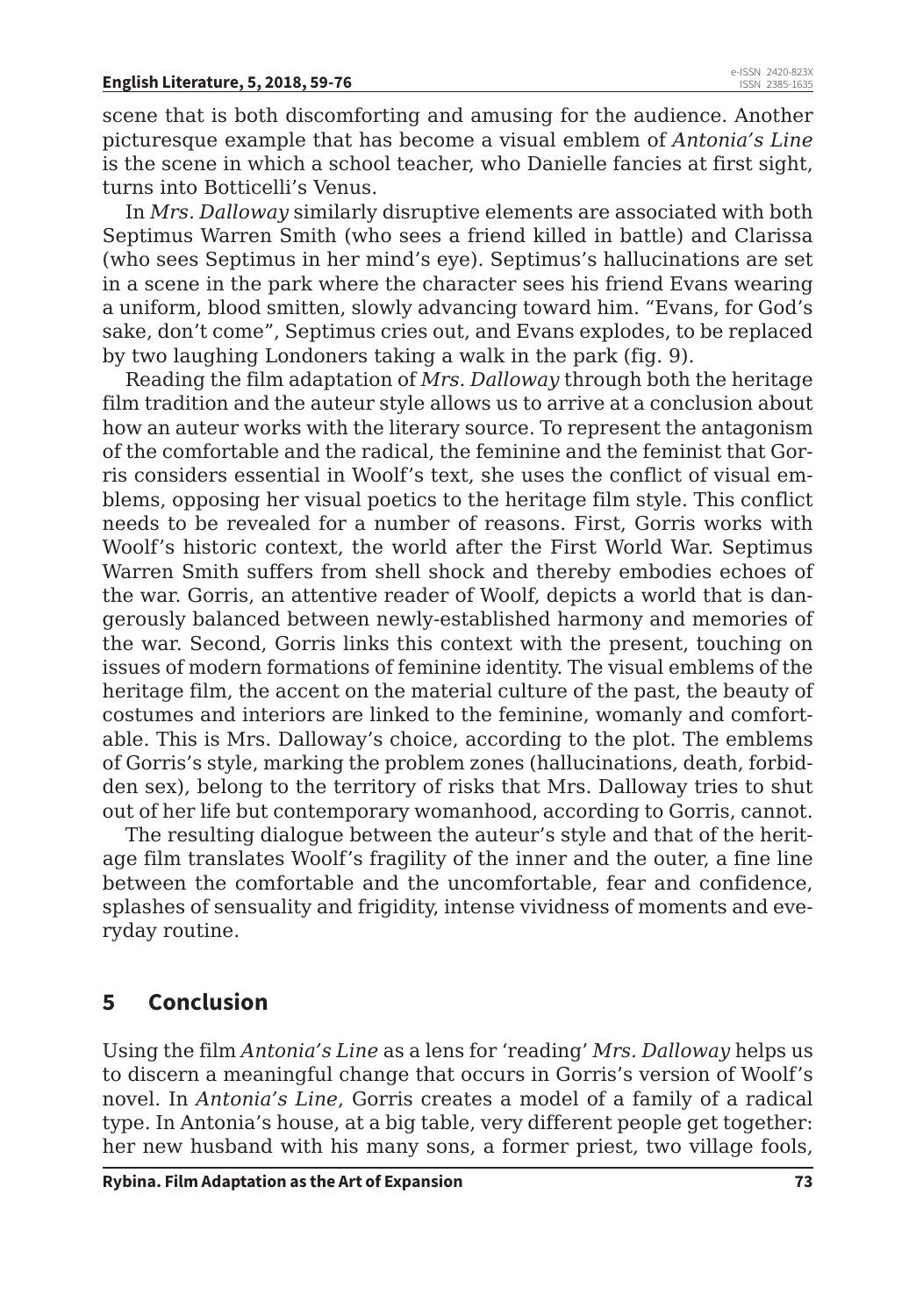two lesbian lovers, a village bookworm, etc. These people share the same values of tolerance that unite them more than family ties could do. However, this family does not look ultra-modern in its tolerance but reminds the viewer of pre-historic tribes, of the communal existence based on simple earthly cares. Antonia, if we follow Gorris's logic, takes all the responsibility for her family by reviving the values of matriarchy. She is a village matron, feeding, caring, defending. The characters of the film seem to accept this pagan ideology; they also live in tune with natural rhythms (haymaking, harvesting, etc.).

The accent on woman's central role is present in *Mrs. Dalloway* too. But it is *Antonia's Line* that helps us to see the affirmation of feminine vitality in that filmic adaptation of a classic novel, and appreciate the undoubted importance of what Clarissa is doing. Clarissa is not just arranging a party, she is organising a paradoxical family get-together; this family exists according to the rules established by her. Gathering a family is a womanly impulse that on the basis of Woolf's text Gorris fixes and affirms. In her interpretation this impulse offers a way to organise a woman's life and a way to oppose male dominance.

The detailed analysis of Gorris's two films reveals an important point for our analysis of cinematic adaptation of literary works: a close reading of the adaptation that prioritizes its links with its cinematic context allows us to see in the adapting practice the process of expanding literature. A cinematic version made by an auteur sets out to expand the literary and thereby to complicate it.

For scholars of film adaptation, I believe, a director's visual poetics offer a more productive point of focus than the poetics of the literary source. The literary source is not 'translated' onto the screen; instead, it is expanded through different media resources. This expansion is the effect of film adaptation that lies at the core of a film director's art and constitutes the viewer's experience.

#### **Bibliography**

- Bakhtin, Mikhail Mikhailovitch (1981). *The Dialogic Imagination*. Edited by Michael Holquist. Austin: The University of Texas Press.
- Bluestone, George (1957). *Novels into Film*. Baltimore: The Johns Hopkins University Press.
- Bluestone, George (2003). *Novels into Film: The Metamorphosis of Fiction into Cinema*. Baltimore: The Johns Hopkins University Press.
- Boyum, Joy Gould (1985). *Double Exposure: Fiction Into Film*. New York: Universe Books.